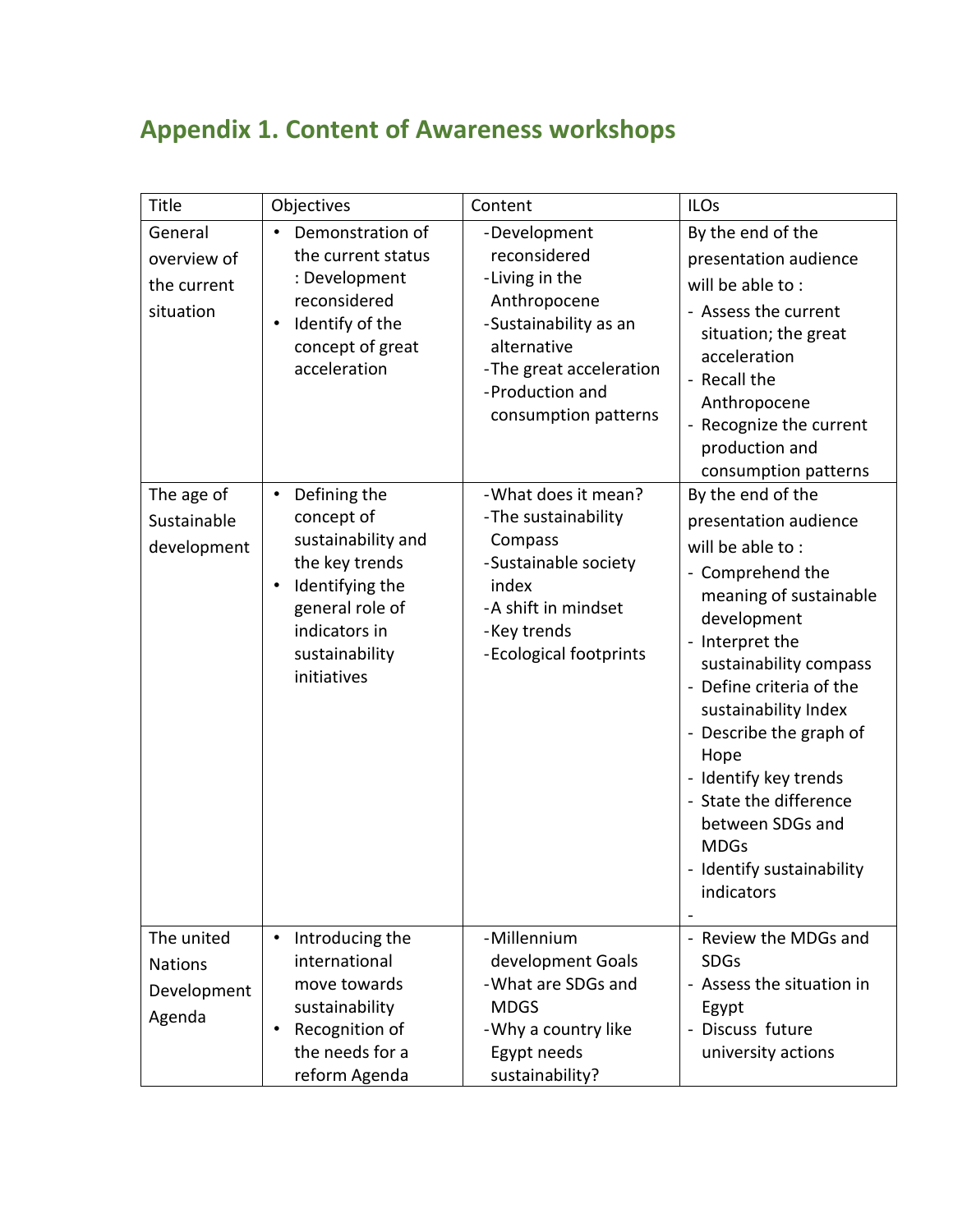|                                                      | Overview on<br>$\bullet$<br>University<br>Contribution to<br><b>SDGs</b><br>Introducing<br>Green Economy                 | -Contributions from<br>academics<br>- Thoughts of the future<br>of university actions<br>towards SDGs<br>-The age of green<br>technology and<br>scenarios<br>-Demonstration of<br>green economy | - Discover green<br>economy importance<br>and trends                                                                                                                                       |
|------------------------------------------------------|--------------------------------------------------------------------------------------------------------------------------|-------------------------------------------------------------------------------------------------------------------------------------------------------------------------------------------------|--------------------------------------------------------------------------------------------------------------------------------------------------------------------------------------------|
| <b>Education for</b><br>sustainable<br>development   | Introducing ESD<br>$\bullet$<br>Assessing<br>$\bullet$<br>sustainability in<br>the syllabi                               | -Rethinking Education<br>-Application of ESD<br>- Introducing USAT tool                                                                                                                         | -Recognize ESD and its<br>applications<br>-Implementation of the<br><b>USAT tool</b><br>-Assessment of an<br>example of a current<br>curriculum                                            |
| Planning<br>Change for<br>sustainable<br>development | Gain command of<br>$\bullet$<br>fundamentals of<br>sustainable<br>development<br>Environmental<br>$\bullet$<br>footprint | -A fresh look at<br>sustainable<br>development<br>-Introducing new<br>method for applying<br>sustainability<br>-Calculating different<br>types of footprints.                                   | - Comprehending of the<br>great acceleration of the<br>changing world<br>- Analyzing Conditions<br>and trends<br>- Application of ISIS<br>method<br>- assessing impacts and<br>hand prints |
|                                                      | Introduction to<br>$\bullet$<br>the InS.InS<br>.Method<br>Get hands-on<br>practice in using<br>the InSInS<br>Method      | -Overview on A new<br>method for sustainable<br>development                                                                                                                                     | Examining Indicators,<br>system thinking,<br>Innovation, and strategy<br>(InS. InS)                                                                                                        |
|                                                      | empowered to<br>$\bullet$<br>work more<br>effectively as a<br>Change Agent for<br>sustainability                         | -Generation of new ideas<br>for change project<br>-Introduction to Amoeba                                                                                                                       | - Identifying Key<br>indicators and trends<br>(trend graphs)<br>- Identifying<br>Sustainability indicators<br>and compass                                                                  |
|                                                      | <b>Exploring ideas</b><br>$\bullet$                                                                                      | - Cultural change                                                                                                                                                                               | - Applying Trend analysis<br>- Exploring connections                                                                                                                                       |